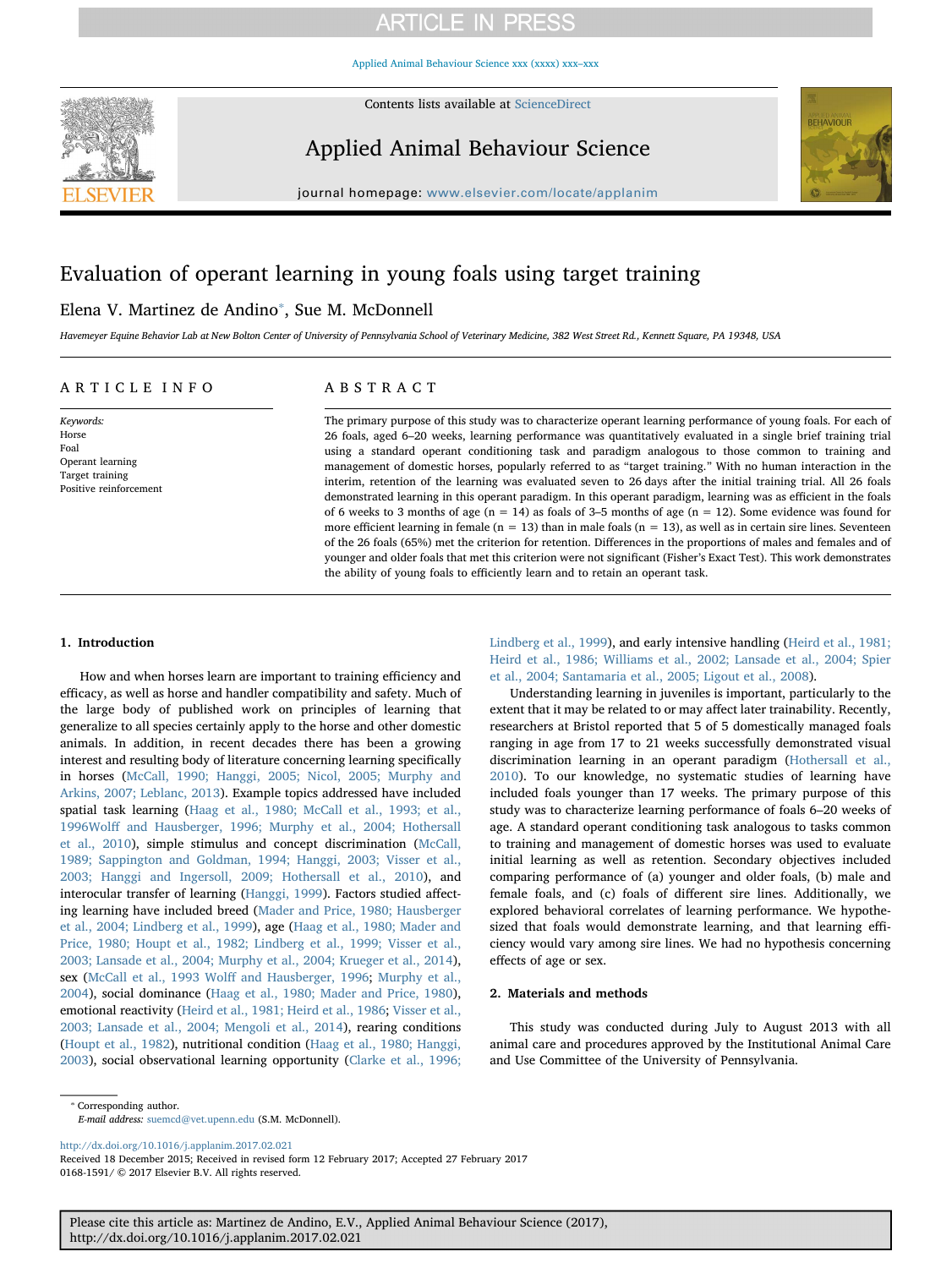### 2.1. Subjects

Subjects included 26 Shetland-type pony foals (13 males and 13 females), ranging in age from 47 to 139 days at the time of their initial learning assessment trial. These foals were born during 2013 foaling season within the semi-feral herd of Shetland-type ponies maintained at the University of Pennsylvania's New Bolton Center primarily for the purpose of observational study of equine behavior under natural social conditions. The herd was maintained on all natural forage, water sources, and shelter through the period of study. Previous handling of these foals had been limited to a single 30-min session of gentle handling alongside their dam and harem group at between two and four weeks of age. This procedure is meant to acclimate the foal to touch to all parts of the body during quiet, gentle interaction with humans.

These 26 foals represented offspring from a total of 7 sire lines (common sire or grandsire). Three of these sire lines had 4 or more foals (4,6 and 8), such that learning performance by sire line could be compared.

### 2.2. Learning assessment

#### 2.2.1. Environment

Learning assessments were done using a sub-enclosure within the herd enclosure. This sub-enclosure is formed by closing gates at either end of a laneway through which the herd passes daily on treks from grazing to water, and where the herd occasionally rests and loafs. On the day of assessment, each harem group was held as it passed through the laneway, such that the group could comfortably loaf together as a harem for the duration of their foals' trials. For each individual foal trial, the dam and foal were separated into a sub-enclosure adjacent to the harem group enclosure by quietly luring the dam with a small amount of palatable feed. Once in the assessment enclosure, the foal was separated into an adjacent pen  $(2.35 \text{ m} \times 2.10 \text{ m})$ . The dam was kept comfortably occupied with a palatable feed along the gate separating the mare and foal pens, where the foal and dam could see and interact vocally but not touch one another. The three remaining sides of the foal enclosure were lined with standard equestrian vinyl covered padding.

Three standard target locations included midway along the gate separating the foal and dam and along each of two other sides of the pen. These were measured and marked on the natural substrate.

Each learning assessment trial was video/audio recorded (Sony HDR-XR520 with digital high definition 0.45X wide angle lens with macro; Minato, Tokyo, Japan). The video camera on a tripod was positioned outside the foal pen to span the entire pen.

#### 2.2.2. Procedure

The experimenter entered the foal pen and quietly approached the foal, gauging and adjusting manner and pace of approach so as to establish tactile contact while eliciting minimal avoidance behavior. Once contact was established, the experimenter proceeded with gentle scratching of the foal to identify an area to which it responded especially favorably (typically at the withers, chest neck, or rump which are the common mutual grooming sites for horses; [McDonnell,](#page-5-10) [2003\)](#page-5-10). This scratching is used routinely in our laboratory and clinic as primary positive reinforcement for young foals in lieu of food rewards to which they are not yet acclimated since they are nursing. Example indications of a foal's positive perception of the scratching include wiggling the body part back and forth as if to facilitate scratching, presenting, moving toward or pushing the body part into the scratching hand, or raising the hindquarters toward the hand scratching. The duration of this acclimation phase of the trial varied with individual foal, ranging approximately from 30 s to 135 s.

In the following 2.5 min, the unconditioned (primary) reinforcement (UCR) of scratching was paired with the spoken word "good" as a

# E.V. Martinez de Andino, S.M. McDonnell *Applied Animal Behaviour Science xxx (xxxx) xxx–xxx*

conditioned (secondary) reinforcer (CR). UCR-CR pairing was repeated at approximately 10-s intervals for 10 pairings. After the 10 pairings, the CR was presented alone to evaluate for behavioral indications of anticipation of UCR (e.g. presenting body part to experimenters, gazing toward experimenter's hand, nibbling experimenter as in mutual grooming initiation gesture). If none, UCR-CR pairings continued for an additional 30 s. The duration of this classical conditioning or "loading" phase was based on preliminary trials with adult animals using the same UCR-CR pairings.

The remainder of the 6-min trial was devoted to operant shaping of touching and holding the muzzle to a target object in response to a verbal prompt. The designated target was a rock (approximately 23 cm  $\times$  15 cm  $\times$  9 cm) obtained from the herd enclosure that had been painted with white stripes (5 cm wide at 5 cm intervals running lengthwise) (Alu-Spray Non-Toxic Aerosol, Vetoquinol NA for Neogen Corporation, Lexington, Kentucky, USA)

The target was initially placed midway along the gate nearest the dam and then moved to the locations progressively further from the dam, for approximately 2 min at each location.

After initial placement of the target, if the foal did not voluntarily attend to it within an approximately 5 s, the experimenter gently guided the foal toward the target. As the foal first appeared to focus on the target (gaze or investigate with pawing) the experimenter spoke the work "target" as a prompt. When the foal touched the muzzle to the target, the experimenter simultaneously spoke the word "good" and delivered a scratch of 2–3 s duration. For as long as the foal held the muzzle to the target, the UCR-CR pairings were continued at 2–3 s intervals. If the foal appeared to lose focus on the target for 15 s, it was again gently guided back toward the target. This guiding of the foal to attend to the target typically occurred, if at all, once or twice at the beginning of the shaping session, and only occasionally later during the session.

### 2.2.3. Yoked controls

To evaluate that learning in fact occurred, seven of the 26 subjects served as yoked controls. Procedures for yoked controls were similar to those for operantly trained foals, with the exception that prompts and reinforcements were delivered on the schedule received by a trained foal matched for age and sex rather than based on the yoked foal's own response. This was achieved using audio playback of the matched training trial via wireless earpiece to the experimenter. After a threeweek washout period, these seven foals were subjected to operant training trials for inclusion of their data with other trained foals. On this second exposure, a total of one minute was devoted to acclimation and refresher-loading before proceeding to the operant conditioning phase as described above for all other 19 subjects. The rationale for subsequent use of these 7 foals in operant training was that no evidence of learning was observed in their yoked trial and that the brief control trial experience did not appear to be particularly positive or negative such that it would affect a subsequent operant conditioning trial.

# 2.2.4. Measures from video analysis

From the video record of each trial, the learning measures defined in [Table 1](#page-2-0) were derived.

### 2.2.5. Retention assessment

To evaluate retention of the learned operant task, between 7 and 26 days after the initial target training trial, each foal received an abbreviated second training trial. Procedures and measures were the same as for the initial training trial except that the duration of the classical conditioning phase was limited to 1 min, the operant conditioning phase was limited to 2 min, and the target was located at a new position in the center of the enclosure.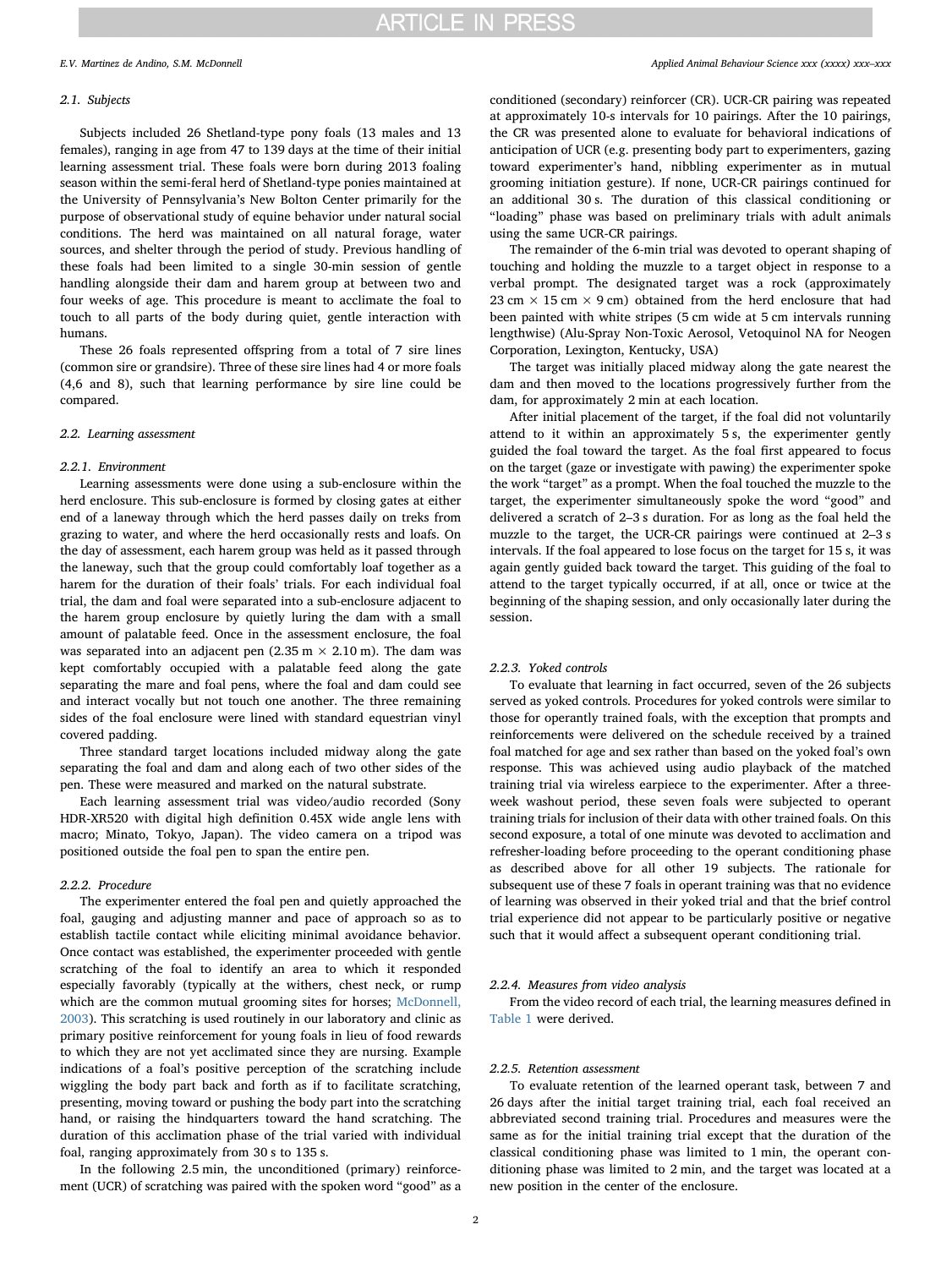# **ARTICLE IN PRESS**

#### <span id="page-2-0"></span>Table 1

Measures evaluating learning, attention/interest, and frustration/avoidance.

| Learning measure                                     | Operational definition                                                                                                                                                                                                                                                                                            |                                                                                                                                                                                                                                                                              | Interpretation                                                                                                                                                            |  |
|------------------------------------------------------|-------------------------------------------------------------------------------------------------------------------------------------------------------------------------------------------------------------------------------------------------------------------------------------------------------------------|------------------------------------------------------------------------------------------------------------------------------------------------------------------------------------------------------------------------------------------------------------------------------|---------------------------------------------------------------------------------------------------------------------------------------------------------------------------|--|
| Latency to conditioned<br>response                   | Elapsed time in seconds from first reinforced touch of the target to an<br>increased rate of touching target, defined as three reinforced touches within<br>5 <sub>s</sub>                                                                                                                                        |                                                                                                                                                                                                                                                                              | Shorter latency suggests more efficient learning, possibly reflecting<br>higher learning ability. <sup>a</sup>                                                            |  |
| Correct response frequency                           | Frequency of target touches<br>$nosing = 1$ touch<br>pawing $= \frac{1}{2}$ touch<br>holding $= 1$ touch for every 3 s of sustained contact                                                                                                                                                                       |                                                                                                                                                                                                                                                                              | Higher frequency suggests more efficient learning, possibly reflecting<br>higher learning ability. <sup>a</sup>                                                           |  |
| Correct response to verbal<br>prompt rate            | Number of verbal prompts followed by target touches divided by the total<br>number verbal prompts                                                                                                                                                                                                                 |                                                                                                                                                                                                                                                                              | A number closer to 1 suggests a better understanding of the verbal<br>prompt and thus more efficient learning, likely reflecting higher<br>learning ability. <sup>a</sup> |  |
| Frequency held target                                | Number of times foal held muzzle to the target for $>$ 3 s                                                                                                                                                                                                                                                        |                                                                                                                                                                                                                                                                              | A higher frequency suggests a higher level of understanding the<br>target task, likely reflecting a higher learning ability. <sup>a</sup>                                 |  |
| Total duration held target                           | Cumulative time in seconds foal held muzzle to the target for $>$ 3 s                                                                                                                                                                                                                                             |                                                                                                                                                                                                                                                                              | Greater duration suggests more efficient learning, likely reflecting a<br>higher learning ability. <sup>a</sup>                                                           |  |
| Overall rank                                         | Foals ranked from 1 (most efficient learner) to 26 (least efficient) based on<br>total duration held target, correct response to verbal prompt rate, and<br>correct response frequency.                                                                                                                           |                                                                                                                                                                                                                                                                              | Lower value suggests better understanding of task, likely reflecting<br>higher learning ability.                                                                          |  |
| Measure of frustration/<br>avoidance                 | Operational definition                                                                                                                                                                                                                                                                                            |                                                                                                                                                                                                                                                                              | Interpretation                                                                                                                                                            |  |
| Frustration/avoidance response<br>frequency          | Frequency of frustration/avoidance responses (e.g. head toss or shake, paw, kick, stamp, tail<br>Higher frequency suggests confusion that may<br>reflect lower learning ability. <sup>a</sup><br>swish, ears back, bite, rear, turn butt, scoot away, turn head back, defecation) during operant<br>conditioning. |                                                                                                                                                                                                                                                                              |                                                                                                                                                                           |  |
| Subjectively judged indices<br>of attention/interest | Operational definition                                                                                                                                                                                                                                                                                            | Behavioral basis of judgment                                                                                                                                                                                                                                                 |                                                                                                                                                                           |  |
| Interest in experimenter                             | At completion of trial, experimenter's subjective<br>rating from 1 (low) to 5 (high) foal's interest in<br>experimenter                                                                                                                                                                                           | Index based on behaviors such as approaching, lingering near, nudging, and sniffing<br>experimenter; maintaining visual contact with experimenter; positioning/presenting<br>scratch location to experimenter; and initiating play including nudges, pawing, and<br>nipping. |                                                                                                                                                                           |  |
| Interest in target                                   | At completion of trial, experimenter's subjective<br>rating from 1 (low) to 5 (high) foal's interest in the<br>target                                                                                                                                                                                             | Index based on behaviors including approaching, nudging, sniffing, pawing, and<br>maintaining visual contact with target.                                                                                                                                                    |                                                                                                                                                                           |  |
| Interest in performing operant<br>task               | At completion of trial, experimenter's subjective<br>rating from 1 (low) to 5 (high) foal's interest in the<br>operant conditioning task                                                                                                                                                                          | Index based on positioning as if anticipating reward, energetically cycling between<br>touching target and engaging with experimenter, and touching target as if purposefully to<br>reinitiate scratching reward.                                                            |                                                                                                                                                                           |  |

<span id="page-2-1"></span><sup>a</sup> Factors also likely affecting this measure are individual variability in reinforcement value, satiety, competing motivations, and distractions.

### 2.3. Inter-observer and intra-observer reliabilities

To estimate intra-observer reliability of these measures, three weeks after the initial extraction of data from video and calculation of measures, the principal experimenter repeated the process without reference to previous results. To assess inter-observer reliability, a second technician not otherwise involved in the study similarly extracted data from video and calculated measures. For each of 5 variables (latency to conditioned response, correct response frequency, correct response to verbal prompt rate, frequency held target, total duration held target, frustration/avoidance response frequency) Pearson Correlation methods were used to estimate inter-observer and intra-observer reliability.

# 2.4. Statistics

Data were evaluated using Statistix 10 (Analytical Software, Tallahassee, Florida, USA). To evaluate that operant learning had occurred, for each of the 6 learning measures and the measure of frustration/avoidance response defined in [Table 1,](#page-2-0) Wilcoxon Signed Rank Test procedures were used to compare results of yoked control subjects with those of their matched operantly trained subjects. In addition, for yoked control subjects, their yoked control trial results were similarly compared with results of their subsequent operant training trial. The Mann-Whitney U Test was used to compare results of the 7 initially yoked control subjects in their subsequent operant training trial with those of the 19 naïve subjects.

For each of the 10 measures, effects of age  $(< 3$  months vs.  $> 3$ month) and sex were evaluated using Wilcoxon Rank Sum Test procedures. For the three predominant sire lines ( $n = 4$ , 6, and 8), sire line effect was evaluated using Kruskal-Wallace One-Way non-parametric ANOVA.

Associations of the three subjectively judged indices with each other as well as with each of the six learning measures (excluding overall rank) were evaluated using Pearson correlation procedures. A probability of  $< 0.05$  was considered significant. A probability of  $> 0.05$ and < 0.1 was considered a tendency toward significance.

Retention was evaluated by comparing each individual subject's latency to conditioned response in the operant conditioning phase, correct response rate (correct response frequency per minute of the operant conditioning phase), correct response to verbal prompt rate, rate held target (frequency held target per minutes of operant conditioning phase), and percentage time held target (total duration held target divided by seconds of operant conditioning phase) in the retention trial to that of the initial training trial. The criterion for demonstrated retention of the target training task was change indicating improvement in at least 4 of the 5 learning measures. Fisher's Exact Tests were used to compare proportions of male and female foals, younger and older foals, and foals of various sire lines that met the criterion for retention.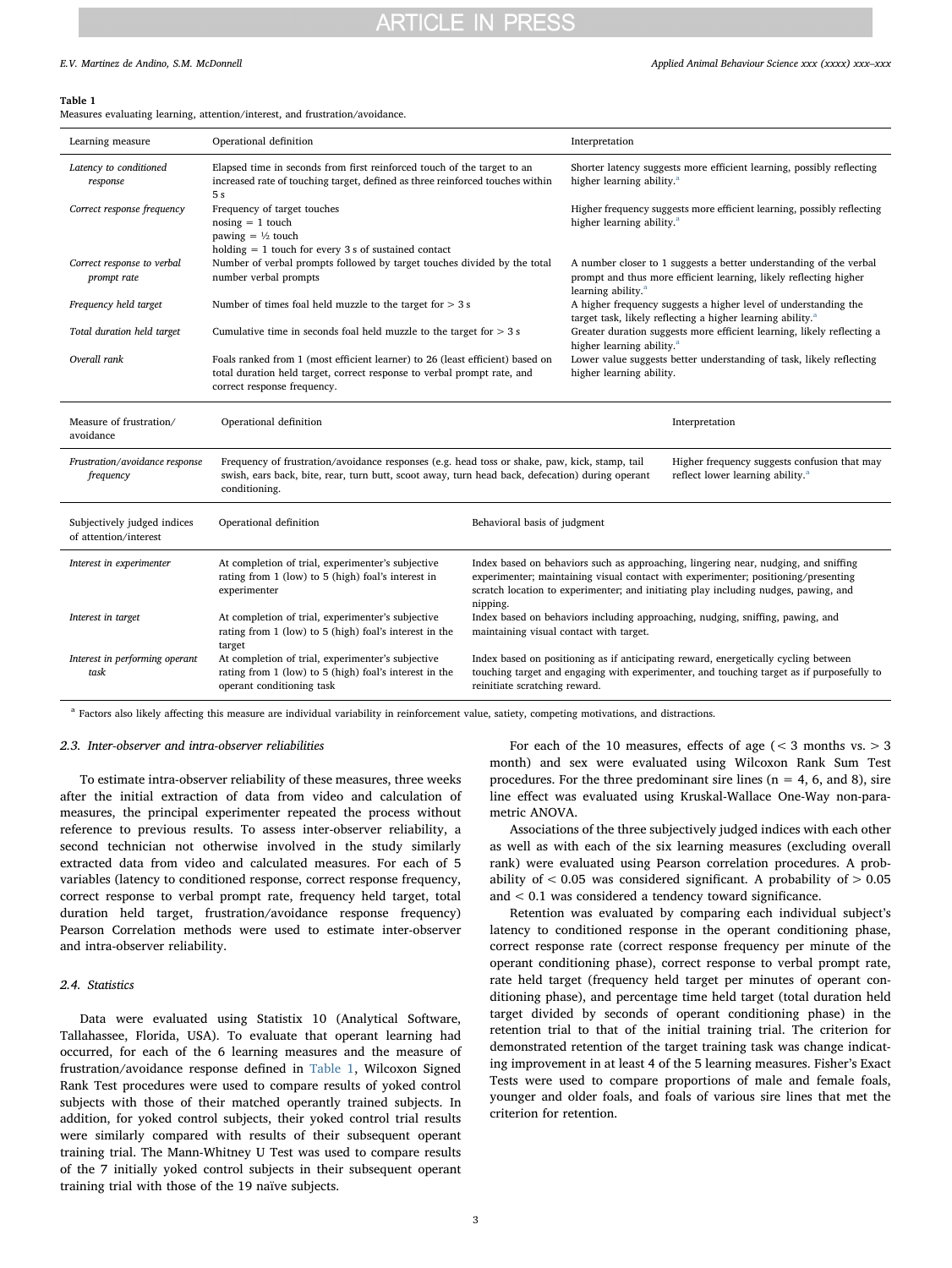#### <span id="page-3-0"></span>Table 2

Pearson R values for intra-observer and inter-observer reliability on measures.

| Measure                                  | Intra-observer R | Inter-observer R |  |
|------------------------------------------|------------------|------------------|--|
| Latency to conditioned response          |                  | 0.98             |  |
| Correct response frequency               | 1.00             | 1.00             |  |
| Correct response to verbal prompt rate   | 0.99             | 0.99             |  |
| Frequency held target                    | 0.99             | 0.91             |  |
| Total duration held target               | 1.00             | 0.98             |  |
| Frustration/avoidance response frequency | 0.98             | 0.88             |  |

#### 3. Results

# 3.1. Intra- and inter-observer reliabilities

Intra- and inter-observer reliabilities are detailed in [Table 2.](#page-3-0) All were excellent and well above acceptable levels [\(Martin and Bateson,](#page-5-11) [2007\)](#page-5-11).

#### 3.2. Learning success

For four of the six learning measures the 7 yoked control foals differed from their 7 matched operantly trained foals. Operantly trained foals had shorter latency to conditioned response (Wilcoxon Signed Rank Test,  $W = 28$ ,  $P = 0.0078$ ; mean  $\pm$  SE, 30.4  $\pm$  12.78 s) compared to yoked controls (360 s, none achieved this criterion). Operantly trained foals also had greater correct response frequency than yoked controls (W =  $-24$ ,  $P = 0.023$ ; trained: 33.0 ± 4.61, yoked:  $16.0 \pm 2.99$ . Operantly trained foals also had greater a rate of correct response to verbal prompt (W =  $-28$ ,  $P = 0.0078$ ; trained: 0.84  $\pm$  0.029, yoked: 0.17  $\pm$  0.032) and a lower rank (W = 28,  $P = 0.0078$ ; trained: 9.9  $\pm$  3.05, yoked: 25.4  $\pm$  1.81). In addition, operantly trained foals had fewer frustration/avoidance responses than yoked controls (W = 22,  $P = 0.039$ ; trained: 4.0  $\pm$  0.49, yoked:  $8.9 \pm 1.67$ ).

For the 7 yoked control foals, their latency to conditioned response was greater as yoked controls than when subsequently operantly trained (W = 28, P = 0.0156; mean  $\pm$  SE, 360  $\pm$  0 s, none achieved criterion vs 42.7  $\pm$  12.09 s). Their correct response to verbal prompt rate was significantly lower as yoked controls than when trained (W = 28, P = 0.0156; mean  $\pm$  SE 0.17  $\pm$  0.03 vs 25.43  $\pm$  4.27). In addition, for the 7 initially yoked control subjects, results for all measures in their subsequent operant training trial were similar to those of the remaining 19 naïve operant training subjects (Mann Whitney U,  $P > 0.10$  in all cases). For all learning measures, means were similar. Accordingly, we judged that the yoked control experience did not significantly affect performance in the subsequent operant training and thus included results of the operant training trial of the initial yoked control subjects in further analyses.

## 3.3. Descriptive summary of operant training results

The results for all 26 operantly trained foals are summarized in [Table 3.](#page-3-1) As examples, the foal that ranked most efficient had 17 s latency to conditioned response, a correct response frequency of 39, a correct response to verbal prompt rate of 0.77, a frequency held target of 6, and 82 s total duration held target, with 5 frustration avoidance responses, a rating of 2 for interest in experimenter, 5 for interest in the target, and 4 for interest in performing the operant task. The foal that ranked least efficient had 16 s latency to conditioned response, a correct response frequency of 5, a correct response to verbal prompt rate of 0.21, a frequency held target of 1, and 5 s total duration held target, with 12 frustration avoidance responses, a rating of 3 for interest in experimenter, 2 for interest in the target, and 2 for interest in performing the operant task.

#### E.V. Martinez de Andino, S.M. McDonnell *Applied Animal Behaviour Science xxx (xxxx) xxx–xxx*

# <span id="page-3-1"></span>Table 3

Target training trials for 26 foals.

| Measure                                           | Range        | Mean | SE.   |
|---------------------------------------------------|--------------|------|-------|
| Learning                                          |              |      |       |
| Latency to conditioned response (sec)             | $9 - 157$    | 42.7 | 7.06  |
| Correct response frequency                        | 5–56         | 24.7 | 2.36  |
| Correct response to verbal prompt rate            | $0.21 - 1.0$ | 0.66 | 0.038 |
| Frequency held target                             | $0 - 10$     | 3.2  | 0.52  |
| Total duration held target (sec)                  | $0 - 82$     | 25.2 | 4.28  |
| Frustration/avoidance                             |              |      |       |
| Frustration/avoidance response frequency          | $1 - 18$     | 7.5  | 0.89  |
| Subjectively judged indices of attention/interest |              |      |       |
| Interest in experimenter (1 least, 5 most)        | $1 - 5$      | 3.2  | 0.27  |
| Interest in target (1 least, 5 most)              | $1 - 5$      | 2.6  | 0.23  |
| Interest in performing operant task               | $1 - 5$      | 2.6  | 0.19  |
| $(1$ least. 5 most)                               |              |      |       |

# 3.3.1. Evaluation of age effect

For each of the 10 measures, differences between younger (< 3 months,  $n = 14$ ) and older ( $> 3$  months,  $n = 12$ ) foals were not significant (Wilcoxon Rank Sum Test,  $P > 0.10$ ).

#### 3.3.2. Evaluation of sex effect

The female foals  $(n = 13)$  had significantly lower latencies to conditioned response than the male foals  $(n = 13)$  (Wilcoxon Rank Sum Test,  $Z = 2.49$ ,  $P = 0.015$ , female:  $32.2 \pm 10.87$ , male: 53.15  $\pm$  8.43). Female foals tended to have greater rate of correct response to verbal prompt than males ( $Z = 1.77$ ,  $P = 0.074$ ; female:  $0.71 \pm 0.04$ , male:  $0.61 \pm 0.06$ ). For the remaining 8 measures, differences between males and females were not significant  $(P > 0.10)$ .

## 3.3.3. Evaluation of sire line effect

Of the three sire lines compared, the Surge line  $(n = 4)$  had significantly greater correct response to verbal prompt rate than the Butterscotch line ( $n = 8$ ). Latency to conditioned response tended to be lower for the Harry line (n = 6) than the Butterscotch line ( $P < 0.10$ ). For all other measures, no significant differences among sire lines were detected.

# 3.4. Association of learning with subjectively judged attention/interest

Interest in the experimenter was negatively correlated with frequency of avoidance/frustration responses (Pearson  $R = -0.58$ ,  $DF = 24$ ,  $P = 0.003$ ). Interest in the target was negatively correlated with latency to conditioned response  $(R = -0.51, DF = 24,$  $P = 0.072$ ), positively correlated with correct response frequency (R 0.60, DF = 24,  $P = 0.001$ ), positively correlated with correct response to verbal prompt rate ( $R = 0.51$ ,  $DF = 24$ ,  $P = 0.007$ ), frequency held target (R = 0.46, DF = 24,  $P = 0.019$ ), and negatively associated with overall rank (higher rank more efficient) ( $R = -0.42$ ,  $DF = 24$ ,  $P = 0.030$ . Interest in the task was positively correlated with correct response frequency ( $R = 0.78$ ,  $DF = 24$ ,  $P = 0.0000$ ), correct responses to verbal prompt (R = 0.55, DF = 24  $P$  < 0.003), and frequency held target (R = 0.64, DF = 24,  $P = 0.0005$ )). Interest in task was negatively correlated with overall rank ( $R = -0.60$ , DF = 24,  $P < 0.003$ ).

Interest in the target and interest in the task were highly correlated  $(R = 0.72, DF = 24 P < 0.0000).$ 

#### 3.5. Retention assessment

Seventeen of the 26 foals (65%) met the criterion for retention. Differences in the proportions of males and females and of younger and older foals that met this criterion were not significant (Fisher's Exact Test). For one sire line, all 8 foals met the criterion for retention. For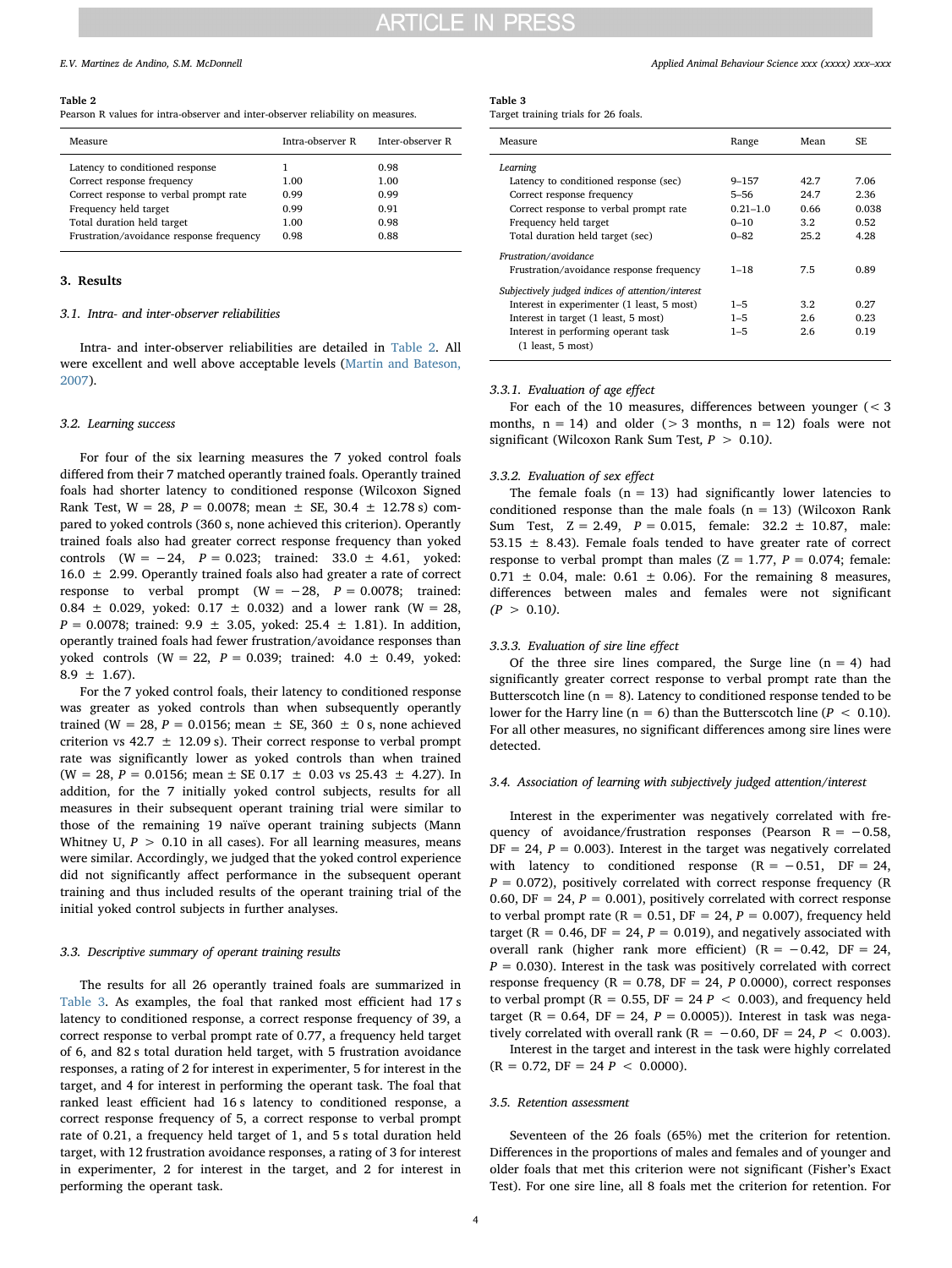this sire line, this proportion was significantly greater than for two other sire lines (2 of 6 and 0 of 2 foals retained) ( $P < 0.05$ ), and tended to be significantly different from that of another (1 of 3 foals retained)  $(P < 0.10)$ .

Seven of the 17 foals that met the criterion for retention improved on only 4 of the 5 measures considered. In all cases, the score, although not improved, was very close or the same as in the initial target training trial. The most common measure that failed to improve was correct response to verbal prompt rate  $(n = 4)$ .

# 4. Discussion

Our findings that 26 of 26 young foals met our criterion for acquisition of the conditioned response within 9–157 s of a single 6 min operant "target training" trial, while none of seven yoked control foals met the criterion. This confirms that young foals can efficiently learn simple operant tasks. Similarly, our result that 17 of those 26 met criterion for retention when tested one to four weeks later, indicates that young foals can retain operantly learned tasks. Further, we found that operant learning was as efficient in the foals of 6 weeks to 3 months of age as foals of 3–5 months of age. These results also suggest that learning may be more efficient in female foals as well as in certain sire lines.

To our knowledge, this is the first report of systematic study of operant conditioning in foals this young. Subsequent work in our lab using operant discrimination learning indicates that foals as young as 1 day learned with similar efficiency. A previous study evaluated 21 foals between the ages of 30 and 50 weeks on performance in a target training task, visual discrimination task, and spatial reversal task using positive reinforcement as well as in a pressure-response test using negative reinforcement ([Ahrendt et al., 2014](#page-4-3)). Results indicated that foals could learn these tasks.

Clear demonstration of the ability of foals this young to efficiently learn with simple operant procedures similar to those commonly used in training of older juvenile and adult horses means that this type of training can and likely should be recommended as a productive positive form of early handling. Basic operant training with specific management goals, for example standing for grooming, veterinary and routine health care procedures, coming to a handler from pasture, or loading for transport, would likely be a more productive and less problematic human-animal interaction than simply playing with or cuddling a foal. Playing and cuddling type interactions are not recommended, as it is believed that they often lead to over-bonding to humans including problematic behavior characterized as a lack of respect for speciesdifferences ([Grogan and McDonnell, 2005](#page-4-4)). Operant training with specific practical goals would serve to introduce the foal from an early age to taking meaningful direction from human handlers. These questions certainly merit further research. Further questions of applied significance requiring further study include the best pace of training of various operant tasks, various types and schedules of reinforcement, and best age for introduction of specific tasks to foals.

In learning research it is common and expected for any particular task that certain individual subjects appear uninterested in the task, either passively avoiding participation or actively engaging in incompatible activities, and as such are known as "non-responders" for the particular task or paradigm ([Terrace, 1974](#page-5-12)). It is notable that all 26 foals in this work participated in the operant task in this paradigm, resulting in zero non-responders. When working with adult horses in learning studies, we have encountered higher rates of non-responders for any given training paradigm. It was our subjective impression that foals may be generally more interested than older horses in operant tasks. If this impression holds true, it may be another reason to introduce young foals to organized training. Certainly other factors likely play a role, including appropriateness of the task and previous experience with training.

Previous work addressing differences in learning ability of male and

female horses has been fairly limited. Wolff and coworkers found no differences among male and female horses in feed box-opening task but found that a greater proportion of females succeeded within 3 attempts within no more than 11 min at a food location detour task ([Wol](#page-5-4)ff and [Hausberger, 1996](#page-5-4)). In another study of spatial task learning, males demonstrated superior performance in a hidden food location task in which the critical cue was distance between a stall door and barrier within the stall hiding the food reward [\(Murphy et al., 2004\)](#page-5-5).

The positive reinforcement used with the young foals in our study was scratching at the mutual grooming sites (chest, neck, shoulder, withers, and rump; [McDonnell, 2003\)](#page-5-10). A previous study that worked with young adult animals concluded that tactile stimulation is ineffective as a positive reinforcement for horses in a learning paradigm ([Sankey et al., 2010](#page-5-13)) and for visual attention on a human handler ([Rochais et al., 2014\)](#page-5-14). Scratching was used as a positive reinforcement because these foals were nursing and not yet acclimated to food treats. The response of these young foals was clearly judged to reflect pleasurable reaction to the scratching. Massage and scratching/grooming by handlers have been found to reduce heart rate in horses [\(Lynch](#page-5-15) [et al., 1974; Feh and De Mazieres, 1993](#page-5-15)). Massage by handlers has been found to lower cortisol levels in dogs [\(Hennessy et al., 1998\)](#page-5-16). It is tempting to speculate that early systematic training using tactile reinforcement of this type may set these animals up for lifelong increased value of tactile positive reinforcement, so as to avoid the often problematic food treats typically used in operant training of horses. Similarly, early establishment of secondary verbal reinforcement could reduce the need for food rewards. Both [Williams et al.](#page-5-17) [\(2004\)](#page-5-17) and [McCall and Burgin \(2002\)](#page-5-18) concluded that an auditory secondary reinforcer (clicker) neither improved learning efficiency nor delayed extinction of the particular task in their studies. [McCall and](#page-5-18) [Burgin \(2002\),](#page-5-18) however, reported that the secondary reinforcer was subsequently effective as the sole reinforcement of new tasks. In their design, perhaps the secondary reinforcer had not been paired sufficiently with the primary reinforcer to affect the outcome of the entire training but did take on positive value by the end of the training to carry positive value to new training situations.

# 5. Conclusion

Based on these results, we conclude that young foals can efficiently learn and retain an operant task. Operant learning performance of foals less than 3 months of age was similar to that of foals of 3–5 months of age. These results also suggest that female foals may be more efficient learners of this type of operant task.

# Acknowledgements

This is a Dorothy Russell Havemeyer Foundation project. Meredith Bonnell assisted with animal handling and inter-observer reliability study.

## References

<span id="page-4-3"></span>Ahrendt, L.P., Christensen, J.W., Nicol, C., Malmkvist, J., 2014. Foals' learning performance in four different learning tasks (Abstract). In: Christensen J.W., Ladewig, J., Adhrent, L.P., Malmkvist, (Eds). International Society for Equitation Science 2014: Proceedings of 10th International Equitation Science Conference; Aug 6–9; Denmark.T jele: DCA, p. 34.

- <span id="page-4-2"></span>[Clarke, J.V., Nicol, C.J., Jones, R., McGreevy, P.D., 1996. E](http://refhub.elsevier.com/S0168-1591(17)30101-6/sbref0010)ffects of observational learning [on food selection in horses. Appl. Anim. Behav. Sci. 50, 177](http://refhub.elsevier.com/S0168-1591(17)30101-6/sbref0010)–184. [Feh, C., De Mazieres, J., 1993. Grooming at a preferred site reduces heart rate in horses.](http://refhub.elsevier.com/S0168-1591(17)30101-6/sbref0015)
- <span id="page-4-4"></span>[Anim. Behav. 46, 1191](http://refhub.elsevier.com/S0168-1591(17)30101-6/sbref0015)–1194. [Grogan, E.H., McDonnell, S.M., 2005. Mare and foal bonding and problems. Clin. Tech.](http://refhub.elsevier.com/S0168-1591(17)30101-6/sbref0020)
- <span id="page-4-0"></span>[Equine Pract. 4, 228](http://refhub.elsevier.com/S0168-1591(17)30101-6/sbref0020)–237. [Haag, E.L., Rudman, R., Houpt, K.A., 1980. Avoidance, maze learning, and social](http://refhub.elsevier.com/S0168-1591(17)30101-6/sbref0025)
- [dominance in ponies. J. Anim. Sci. 50, 329](http://refhub.elsevier.com/S0168-1591(17)30101-6/sbref0025)–335. [Hanggi, E.B., Ingersoll, J.F., 2009. Long-term memory for categories and concepts in](http://refhub.elsevier.com/S0168-1591(17)30101-6/sbref0030)
- horses (Equus caballus[\). Anim. Cogn. 12, 451](http://refhub.elsevier.com/S0168-1591(17)30101-6/sbref0030)–462.
- <span id="page-4-1"></span>[Hanggi, E.B., 1999. Interocular transfer of learning in horses. J. Equine Vet. Sci. 19,](http://refhub.elsevier.com/S0168-1591(17)30101-6/sbref0035)